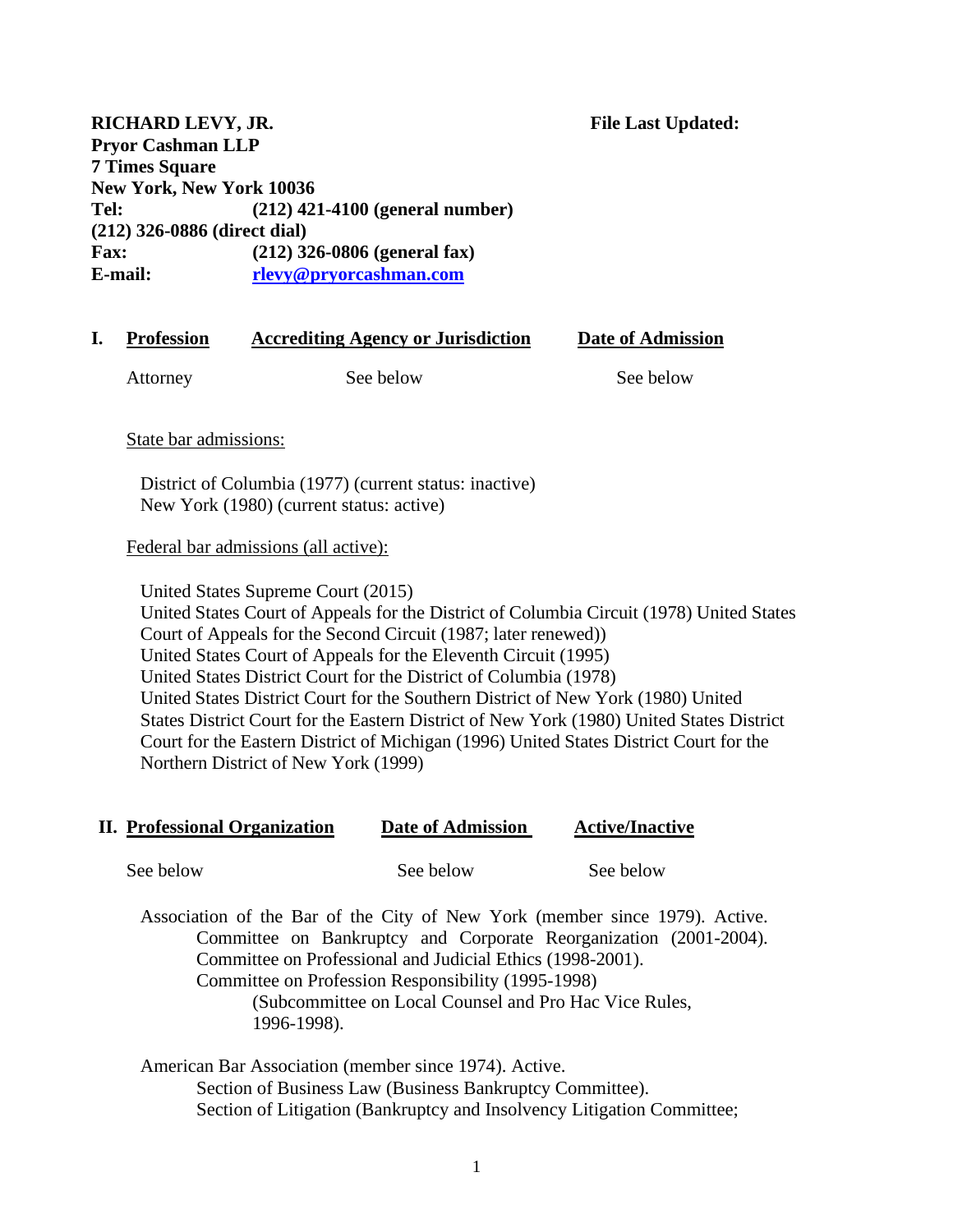Pretrial Practice and Procedure Committee; Class Action Litigation Committee).

New York State Bar Association (member since 2001). Active. Section of Commercial and Federal Litigation.

American Bankruptcy Institute (member since 2000). Active. Committee on Bankruptcy Litigation. Committee on Business Reorganization. Committee on Ethics. Committee on Mass Torts. Committee on Unsecured Trade Creditors.

Association of Commercial Finance Attorneys (member since 2012). Active. Member, board of directors.

#### **III. General professional experience:**

I am a member of the firm of Pryor Cashman LLP, a mid-size firm headquartered in New York City with branch offices in Los Angeles, California, and Miami, Florida. I am a senior member of the firm's Bankruptcy and Creditors' Rights Practice Group, and a member of the firm's Opinion Committee.

I have practiced law since 1977. From 1977 to 1983, my practice concentrated on antitrust and trade regulation (including civil, criminal and administrative proceedings), securities litigation, and commercial and business litigation. From 1983 to 1987, I practiced in the areas of commercial and business litigation, securities class action defense litigation, bankruptcy litigation, and real estate litigation.

Since 1987, I have concentrated my practice in the areas of bankruptcy, reorganization and creditors' rights (including related litigation), business and commercial law and litigation, and related counseling. I have represented creditors (individuals and entities), debtors (individuals and entities), Chapter 11 bankruptcy trustees and official committees, in all phases of cases and proceedings under the Bankruptcy Code. My work also includes the negotiation, preparation and oversight of documentation for various commercial and corporate transactions involving bankruptcy-related terms and conditions. I am responsible within my law firm for the preparation and issuance of bankruptcy-related closing opinions (e.g., non-consolidation opinions, true sale opinions, and authority to file bankruptcy opinions).

### **IV. General pertinent experience:**

I have experience in all phases of bankruptcy cases (principally under Chapter 11, with some Chapter 7 and Chapter 13 experience), contested matters, adversary proceedings, civil litigation and arbitration/mediation, and insolvency proceedings under state law (such as assignments for the benefit of creditors and state law entity dissolution proceedings).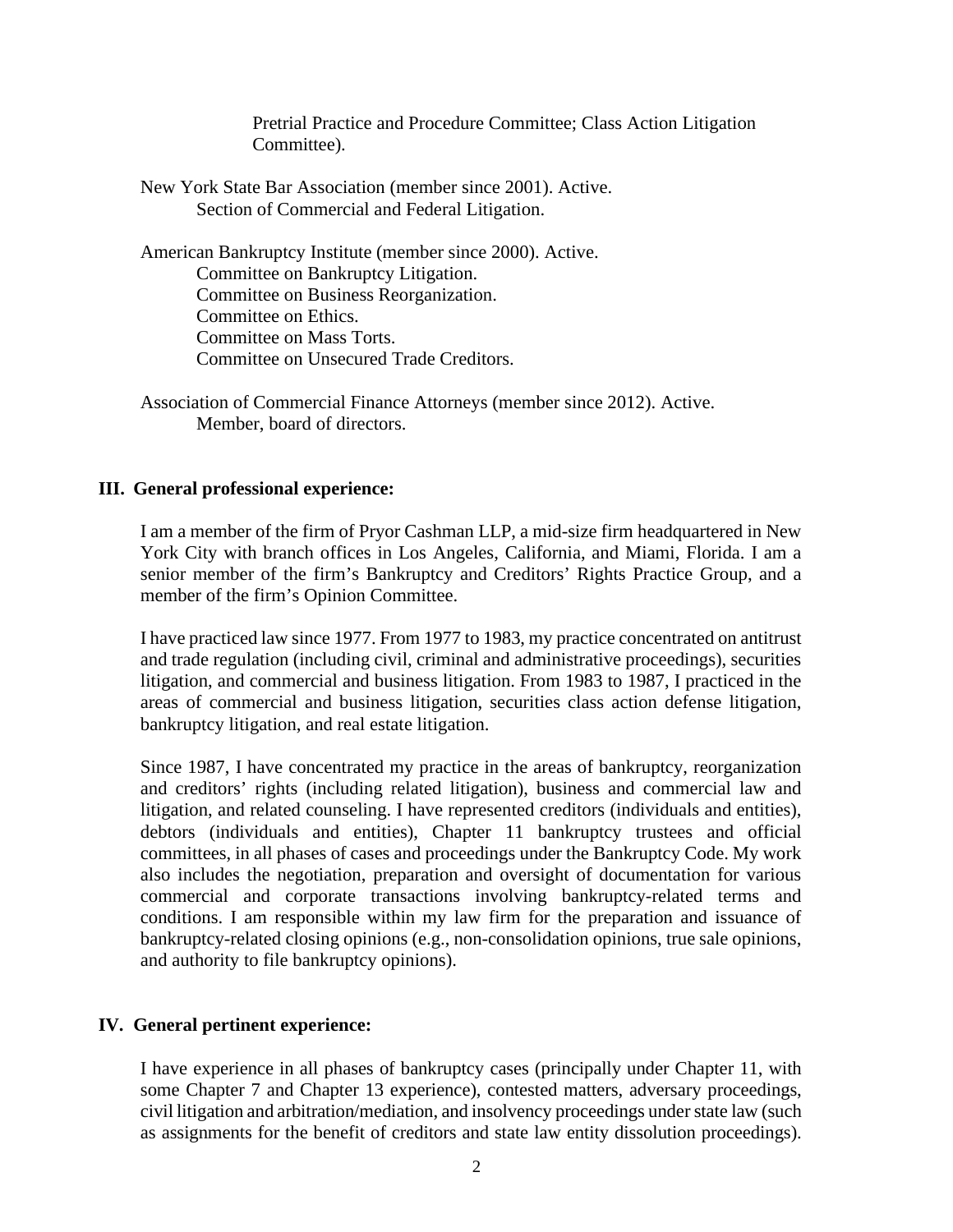My experience also includes transactional engagements relating to bankruptcy and insolvency matters, including the representation of potential purchasers of assets from bankruptcy estates (successful purchasers and unsuccessful bidders), preparation of nonconsolidation, true sale and authority to file bankruptcy opinions for financing transactions, and the provision of advice to clients on bankruptcy and insolvency issues generally and with respect to particular transactions. My bankruptcy clients have included: debtors and creditors (corporations, partnerships and individuals); bankruptcy trustees (Chapter 11 and Chapter 7); official representatives of future asbestos claims; postconfirmation liquidating trustees or responsible persons; official and unofficial committees of creditors, equity holders, and retirees; indenture trustees; labor unions; and pension benefit and welfare benefit funds.

I have served as a court-appointed officer in the following bankruptcy matters:

- Examiner, In re La Toya Jackson, Case No. 95-B-43145 (CB) (Bankr. S.D.N.Y.).
- Official Representative of Future Claimants, In re Rutland Fire Clay, Inc., Case No. 99-11390 (Bankr. D. Vt.).
- Official Representative of Future Claimants, In re M. H. Detrick Co., Case No. 98-B-01004 (Bankr. N.D. Ill).
- Plaintiffs' Liaison Counsel designated by the Court, In re Braniff Insolvency Litigation (In re Braniff, Inc.), Master Adv. Proc. No. 92-911 (Bankr. M.D. Fla).
- New York Sanctions Counsel designated by the Court, In re St. Johnsbury Trucking Co., Case No. 93-B-43146 (FGC) (Bankr. S.D.N.Y.).

In addition, I served in the following post-confirmation offices relating to bankruptcy matters, for which my appointment was disclosed to and approved by the supervising courts:

- Creditor Trustee (1999-2010) of the La Toya Jackson Creditors' Trust formed under the confirmed plan in In re La Toya Jackson, Case No. 95-B-43145 (CB) (Bankr. S.D.N.Y.).
- **Member (2003-2006) of the Trust Advisory Committee of the HLI Creditor** Trust formed under the confirmed plan in In re Hayes-Lemmerz International , Inc., Case No. 01-11490 (MFW) (Bankr. D. Del.).

### **V. Mediation training:**

Mediation Effectiveness and Training Institute, sponsored by NASD, Inc. and the United States Bankruptcy Court for the Southern District of New York, June 23-25, 1997 (24 credit hours).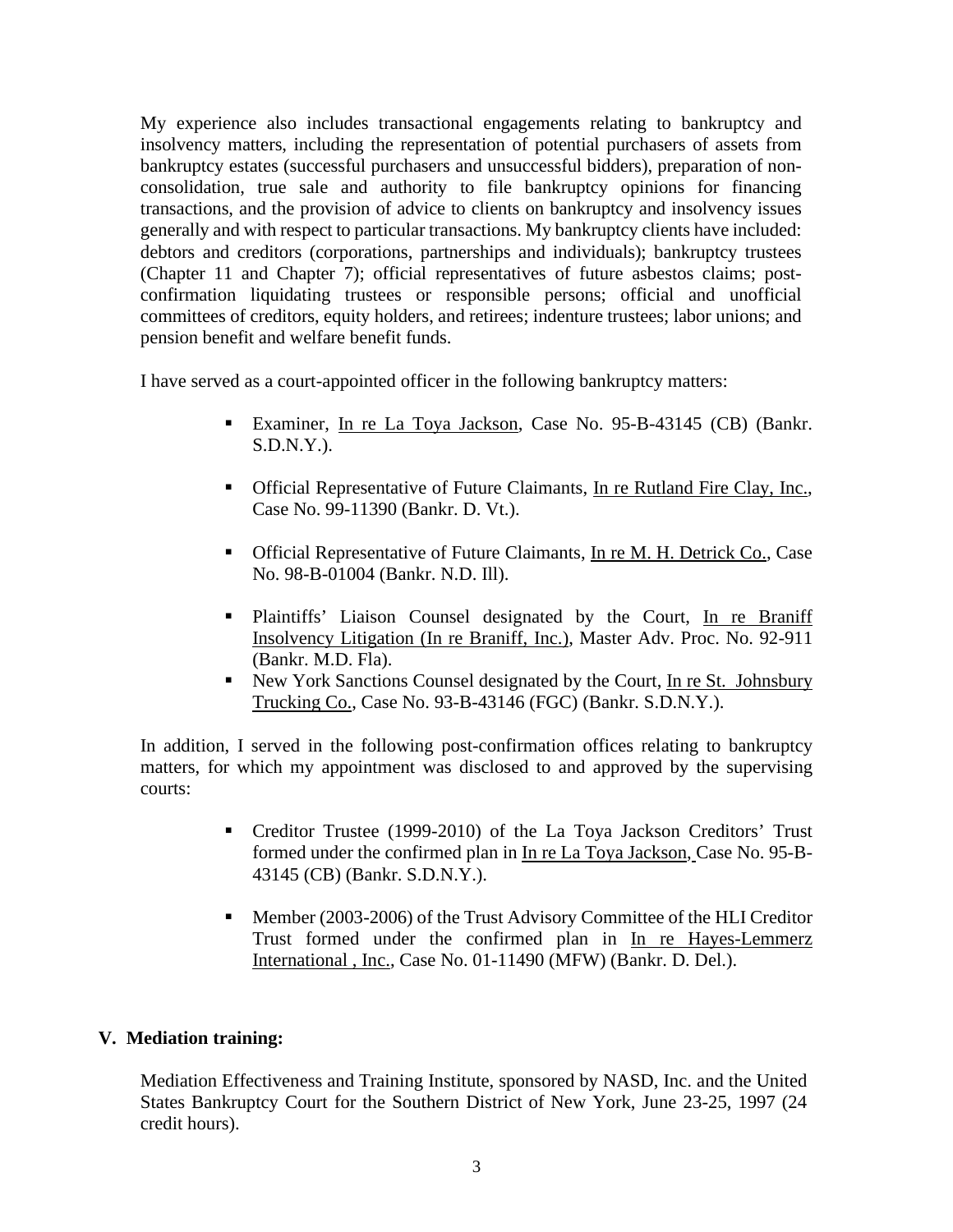### **VI. Pertinent bankruptcy training:**

Continuing legal education programs sponsored by American Bankruptcy Institute, American Bar Association, National Conference of Bankruptcy Judges, Association of Commercial Finance Lawyers and/or Practicing Law Institute.

New York University School of Law, Seligsohn Bankruptcy Institute (August 1987; August 1988).

### **V. General pertinent business or legal experience:**

J.D., Syracuse University, 1977 (*magna cum laude*). Order of the Coif; Justinian Honorary Law Society. Notes & Comments Editor, Syracuse Law Review; research assistant to Prof. Thomas J. Maroney (federal jurisdiction; antitrust and trade regulation).

B.A., Williams College, 1974 (*cum laude*, with honors in Political Economy).

Distinguished Lecturer in Law, JDinteractive Online J.D. Program, Syracuse University College of Law (2021-present). Teach *Advanced Legal Topics: Bankruptcy & Creditors' Rights*.

Adjunct Instructor (Legal Research and Writing Program), New York Law School (1988- 1990).

Deputy Village Attorney, Village of Larchmont, New York (1997-2018).

Syracuse University Law Alumni Association: Member, Board of Directors (2014 present); Executive Secretary (2017-2019); At-Large Member of Executive Committee (20178-present); Co-Chair, Syracuse Law Honors Committee (2015-present).

Society of Alumni of Williams College: President, and non-voting delegate to the Board of Trustees of Williams College (2006-2008). Vice-President of the Society of Alumni (2004-2006); Member of the Executive Committee of the Society of Alumni (1999-2002).

Williams Club, Inc. (a New York not-for-profit corporation): President (19951999); Vice President (1991-1995); Secretary (1984-1988); member, Board of Governors (1983- 2001).

### **Speaking Engagements:**

Moderator and Panelist, *Annual Bankruptcy Update*, Annual Continuing Legal Education Weekend of the Association of Commercial Finance Attorneys (various locations, 2012-2022.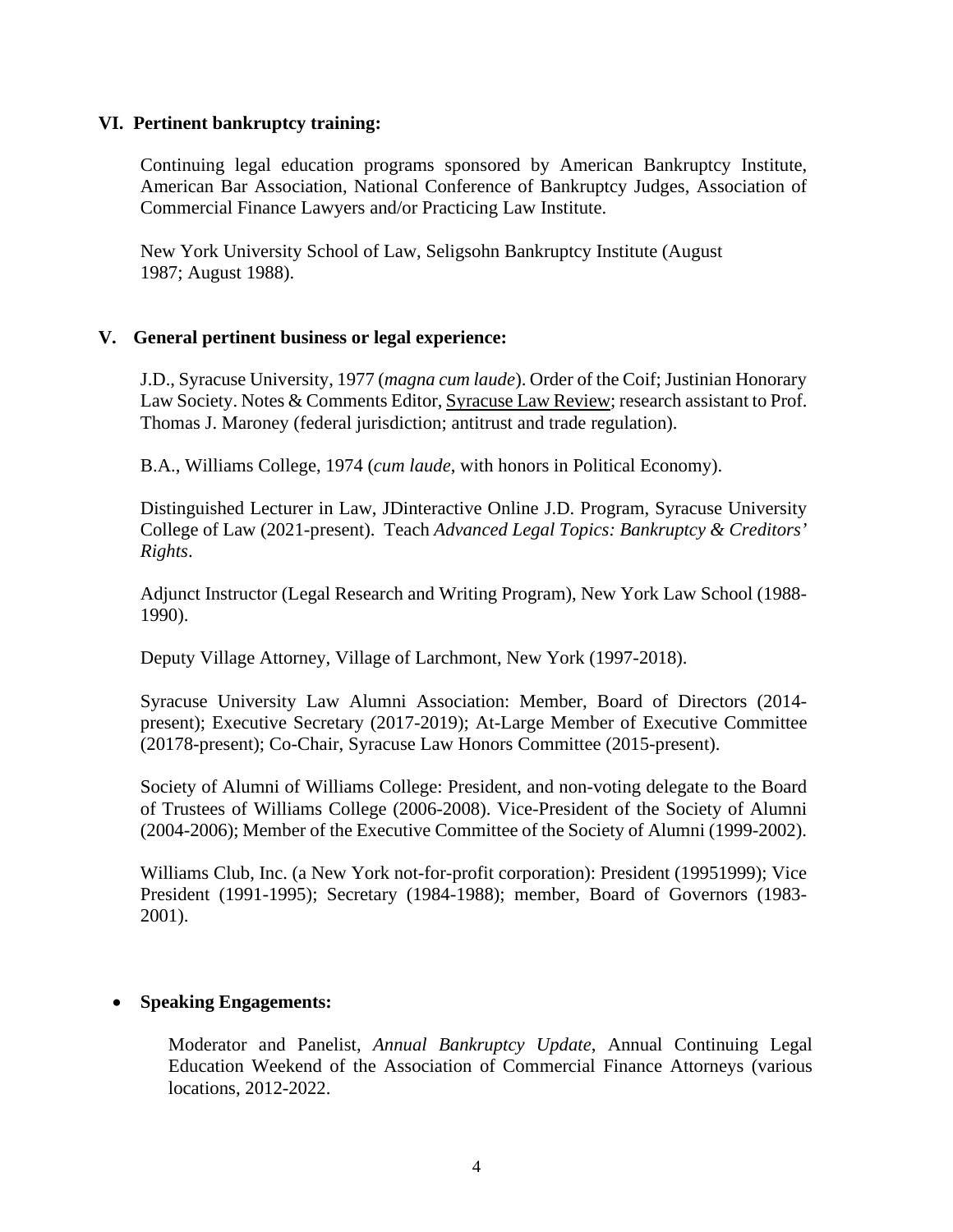Moderator and Panelist, *What Happens to a Lawsuit When a Party Becomes a Debtor in Bankruptcy,* Pryor Cashman Litigation Training Series (March 9, 2022).

Panelist, *Force Majeure and COVID-19: Assessing the Landscape*, Pryor Cashman CLE Webinar (Zoom Presentation, Dec. 8, 2020).

Moderator and Panelist, *Recent Bankruptcy Developments,* Continuing Legal Education Program of the Association of Commercial Finance Attorneys (Zoom Presentation, Nov. 19, 2020).

Panelist, *Covid-19, Force Majeure and "Pause" Orders – Does Bankruptcy Make Any Difference?,* Pryor Cashman CLE Webinar on Force Majeure Clauses in a COVID World (Zoom Presentation, Oct. 15, 2020).

Panelist, *Pandemic Impacts on Trademark Enforcement, Licensing Breaches/Force Majeure, and Brands in Bankruptcy*, N.Y. Intellectual Property Law Association CLE Program (Zoom Presentation, Aug. 5, 2020).

Alumni Panelist, Orientation Program for the Class of 2023 (J.D. Online Program), Syracuse University College of Law (Zoom Presentation, Aug. 2020).

Moderator and Panelist, *Collapse of a Platform: Understanding Your Rights in the Aftermath [Issues Arising from the Failure of A Music Festival],* MONDO Music & Tech Law Symposium (Brooklyn, N.Y., Oct. 18, 2019).

Panelist, *Trademarks in Bankruptcy: The Supreme Court Finally Speaks,* Hot Topics in Intellectual Property, N.Y. Intellectual Property Law Association CLE Program, (New York, N.Y., July 2019).

Speaker, *How Victims Can Be Compensated: Bankruptcies, Receiverships and Forfeiture Actions,* Syracuse University College of Law 2010 Spring Lecture Series (New York, N.Y., Mar. 2010).

Alumni Panelist, Orientation Program for the Class of 2012, Syracuse University College of Law (Syracuse, N.Y., Aug. 2009).

Speaker, *Bankruptcy Touches Everything*, Two-Part Seminar on Bankruptcy Law for Partners and Counsel of Pryor Cashman LLP (New York, N.Y., Jan.-Feb. 2009).

Speaker, *Ethical Considerations Concerning Fraudulent Conveyances (A Lawyer's Oxymoron?)*, Bankruptcy CLE Seminar, New York University School of Continuing & Professional Studies, Center for Finance, Law & Taxation (New York, N.Y., Oct. 2003).

Chair and Moderator, *Collection and Enforcement of Money Judgments*, New York State Bar Association CLE Program (White Plains, N.Y., Nov. 2002).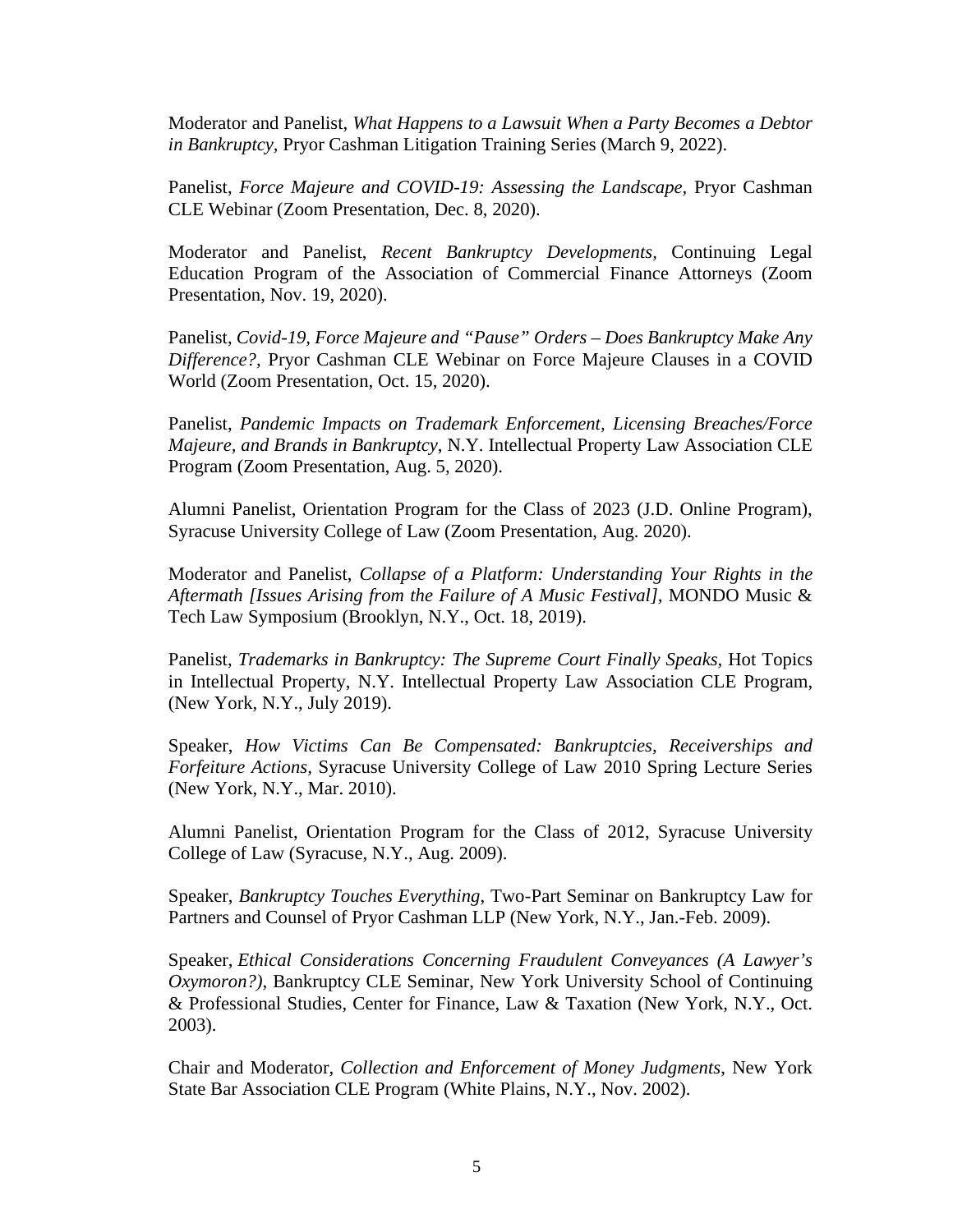Panelist, *Bankruptcy Considerations, Collection and Enforcement of Money Judgments*, New York State Bar Association CLE Program (Tarrytown, N.Y., Nov. 2000).

Panelist, *Buying and Selling Assets in Bankruptcy*, Price Waterhouse Corporate Finance Management Group Seminar (Orlando, Fla., Apr. 1992).

## **Publications:**

*COVID-19, Force Majeure and "Pause" Orders in Bankruptcy Cases, N.Y.L.J. (Nov. 25, 2020) (*available at [https://www.pryorcashman.com/richard-levy](https://www.pryorcashman.com/richard-levy-jr/publications/covid-19-force-majeure-and-pause-orders-in-bankruptcy-cases)[jr/publications/covid-19-force-majeure-and-pause-orders-in-bankruptcy-cases](https://www.pryorcashman.com/richard-levy-jr/publications/covid-19-force-majeure-and-pause-orders-in-bankruptcy-cases)*).*

*Supreme Court Preserves Decision Limiting Bankruptcy Trustees' Powers To Avoid Securities-Related Transfers, 29 WESTLAW J. – WHITE-COLLAR CRIME, No. 12 (Sept. 2015)* (available at [https://www.pryorcashman.com/richard-levy](https://www.pryorcashman.com/richard-levy-jr/publications/partner-richard-levy-jr-authors-article-about-supreme-court-preserving-decision-to-limit-bankruptcy-trustees-powers-to-avoid-securities-related-transfers)[jr/publications/partner-richard-levy-jr-authors-article-about-supreme-court](https://www.pryorcashman.com/richard-levy-jr/publications/partner-richard-levy-jr-authors-article-about-supreme-court-preserving-decision-to-limit-bankruptcy-trustees-powers-to-avoid-securities-related-transfers)[preserving-decision-to-limit-bankruptcy-trustees-powers-to-avoid-securities-related](https://www.pryorcashman.com/richard-levy-jr/publications/partner-richard-levy-jr-authors-article-about-supreme-court-preserving-decision-to-limit-bankruptcy-trustees-powers-to-avoid-securities-related-transfers)[transfers\)](https://www.pryorcashman.com/richard-levy-jr/publications/partner-richard-levy-jr-authors-article-about-supreme-court-preserving-decision-to-limit-bankruptcy-trustees-powers-to-avoid-securities-related-transfers)*.*

*Second Circuit Decision In Madoff Case Limits Avoidance Of Securities-Related Transfers As Fraudulent Transfers,* Pryor Cashman Legal Update (Dec. 2014).

*Fraudulent Transfer Defendants Beware: The Statutory Limitations and Reach-Back Periods May Be Broader Than You Think,* 8 AM. BANKR. INST. COMMERCIAL FRAUD TASK FORCE NEWSLETTER, No. 2 (Sept. 2011).

*The Madoff Securities Liquidation – The First Six Months,* Pryor Cashman Legal Update (June 2009).

*Considerations Relating to the Bernard Madoff Securities Fraud*, Pryor Cashman Legal Update (Jan. 2009).

*Recent Developments in the Bankruptcy Treatment of Letters of Credit Under Commercial Real Estate Leases*, in THE PRACTICAL REAL ESTATE LAWYER'S MANUAL ON COMMERCIAL LEASING IN TROUBLED TIMES: FORMS, CHECKLISTS AND ADVICE (ALI-ABA 2009) (updating article previously published at 23 PRAC. REAL EST. LAW*.* 27 (ALI-ABA Mar. 2007)).

*Owners Can Minimize Tenant Default Risks*, Pryor Cashman Legal Update (July 2007).

*Proposals to Modify New York Court Rules Concerning the Engagement of Local Counsel and the Pro Hac Vice Admission of Attorneys*, Report of the Committee on Professional Responsibility of the Association of the Bar of the City of New York, 53 THE REC. 150 (1998) (principal author).